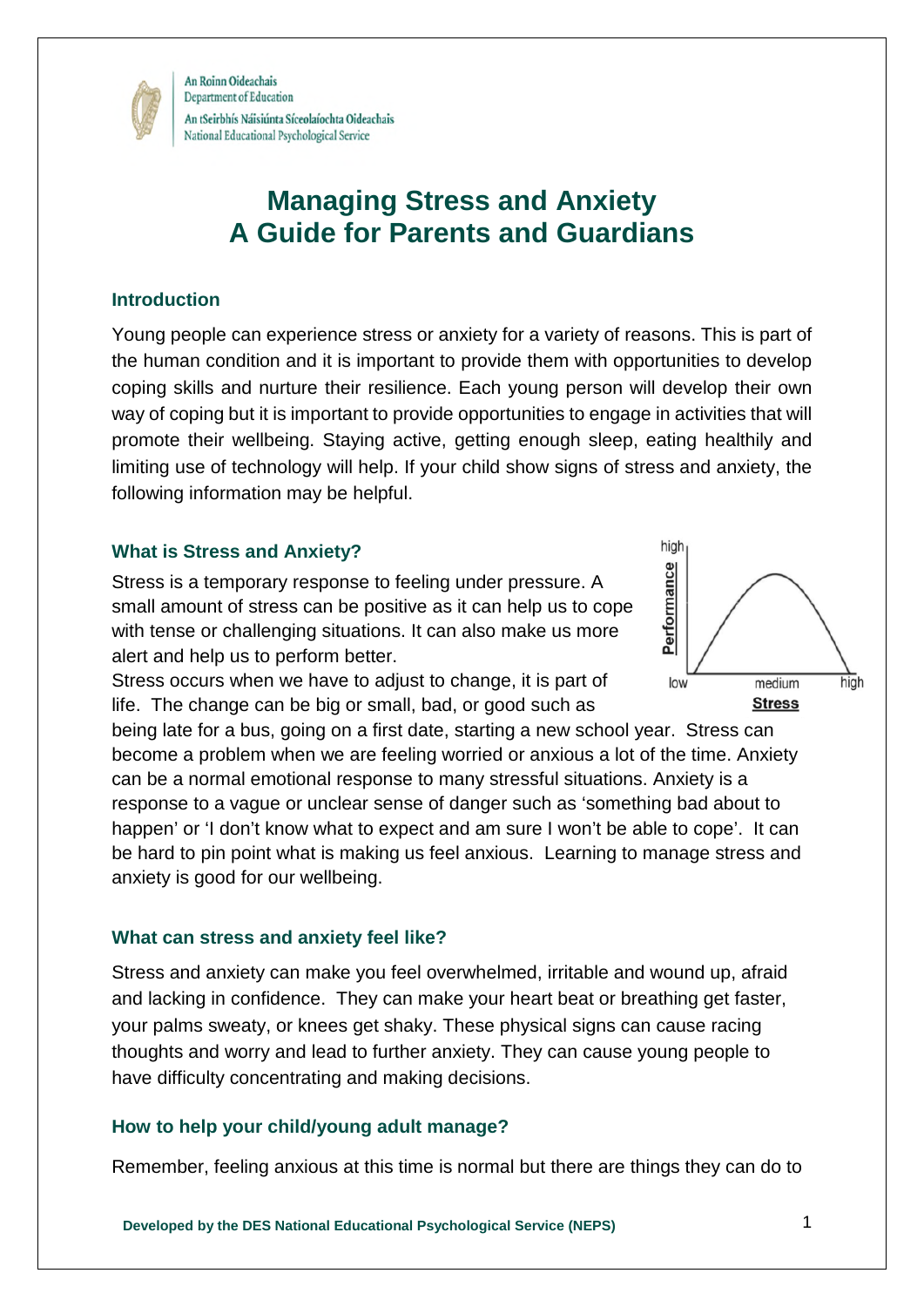

An Roinn Oideachais Department of Education An tSeirbhís Náisiúnta Síceolaíochta Oideachais National Educational Psychological Service

help themselves:

- sleeping well
- eating well
- getting exercise
- avoiding stimulants

These are some strategies that young people may find helpful if they are feeling stressed:

- **Talking** to friends and family about how they are feeling.
- **Get good quality sleep**. 8 to 12 hours sleep is recommended for students. Leaving their phone/laptop outside the bedroom helps; avoid caffeine and sugar before sleeping. See a useful link on sleep [here.](https://www2.hse.ie/healthy-you/shake-off-the-sleep-monster.html)
- **Have a healthy diet**. What we eat or drink can affect how we feel. Avoiding or cutting down on caffeine and energy drinks is recommended as they can make us feel more anxious. Also, it is better to avoid foods containing a lot of sugar as this can lead to a sugar crash. Better to eat at least 5 pieces of fruit and vegetables a day and have a balanced diet.
- **Keep active**. Exercising helps to release tension. It can really help young people trying to get a break from their thoughts and wanting to be calm so they can deal with their problems. It will also help them sleep better.
- **Plan their time**. Having a routine is really important in getting through difficult times in our lives. Structuring the day helps young people to feel secure. Their plan should include mealtimes, sleep times, physical activities, household activities, social activities and enjoyable activities, as well as school work/study.

# **Things they can do:**

Remember there is no single technique to manage stress and anxiety but there are a number of things that can be done to help:

## **1. Identify the Triggers**

Young people suffering frequent or excessive anxiety should try to identify firstly the triggers for it and then what helps with the feelings. They might keep a log of the following:

*When and where do I feel anxious?*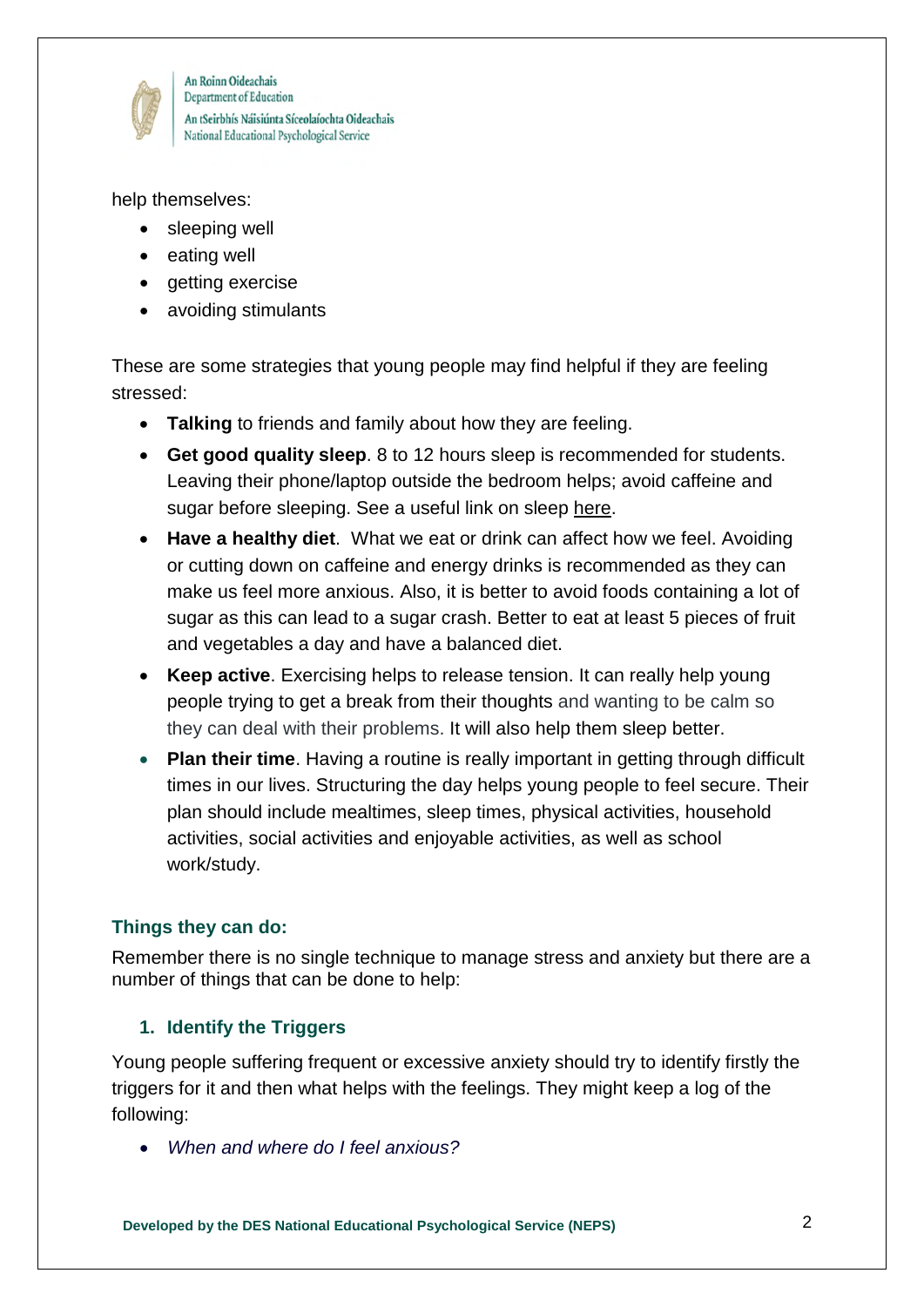

An Roinn Oideachais Department of Education An tSeirbhís Náisiúnta Síceolaíochta Oideachais National Educational Psychological Service

- *What makes the feelings worse?*
- *What helps reduce the feelings?*

# **2. Positive Self-Talk**

As we go about our day, we say things to ourselves in our heads about the things that we or others do. This is called self-talk. If we are experiencing anxiety it is likely that we are engaging in negative self-talk. When anxious we may engage in faulty and irrational thinking affecting the way we feel and behave.

Encourage your students to try and use positive self-talk, such as:

- I can try my best effort instead of giving up
- I don't have to be perfect. My best will be good enough.
- I have managed before, I know I can do it again

## **3. Relaxation Techniques**

There are lots of relaxation techniques and different things work for different people. Practicing relaxation creates the opposite effects to stress and anxiety. It lowers the heart rate, reduces blood pressure and sweat gland activity. By trying some different techniques young people can find what works for them. Suggest to them that they download a Mindfulness and/or Relaxation App. See below for a list of suggestions and further ideas on relaxation can be found [here](https://www.education.ie/en/Schools-Colleges/Services/National-Educational-Psychological-Service-NEPS-/covid-19.html) & [here](https://www2.hse.ie/wellbeing/mental-health/mindfulness.html) & [here.](https://www.pdst.ie/primary/healthwellbeing)

- 
- **Yoga Meditation**
- 
- **Deep Breathing Visualisation**
- 
- **Mindfulness Muscular Relaxation** 
	-
- **Body Focus**

## **4. Distraction**

It may help them to take their mind off things if they can distract themselves by:

- Focussing on what is going on around them for example if they are out walking and feeling anxious, count how many blue cars or people wearing red they see etc.
- Keeping active Going for walks, doing exercises at home, cycling.

**Developed by the DES National Educational Psychological Service (NEPS)** 3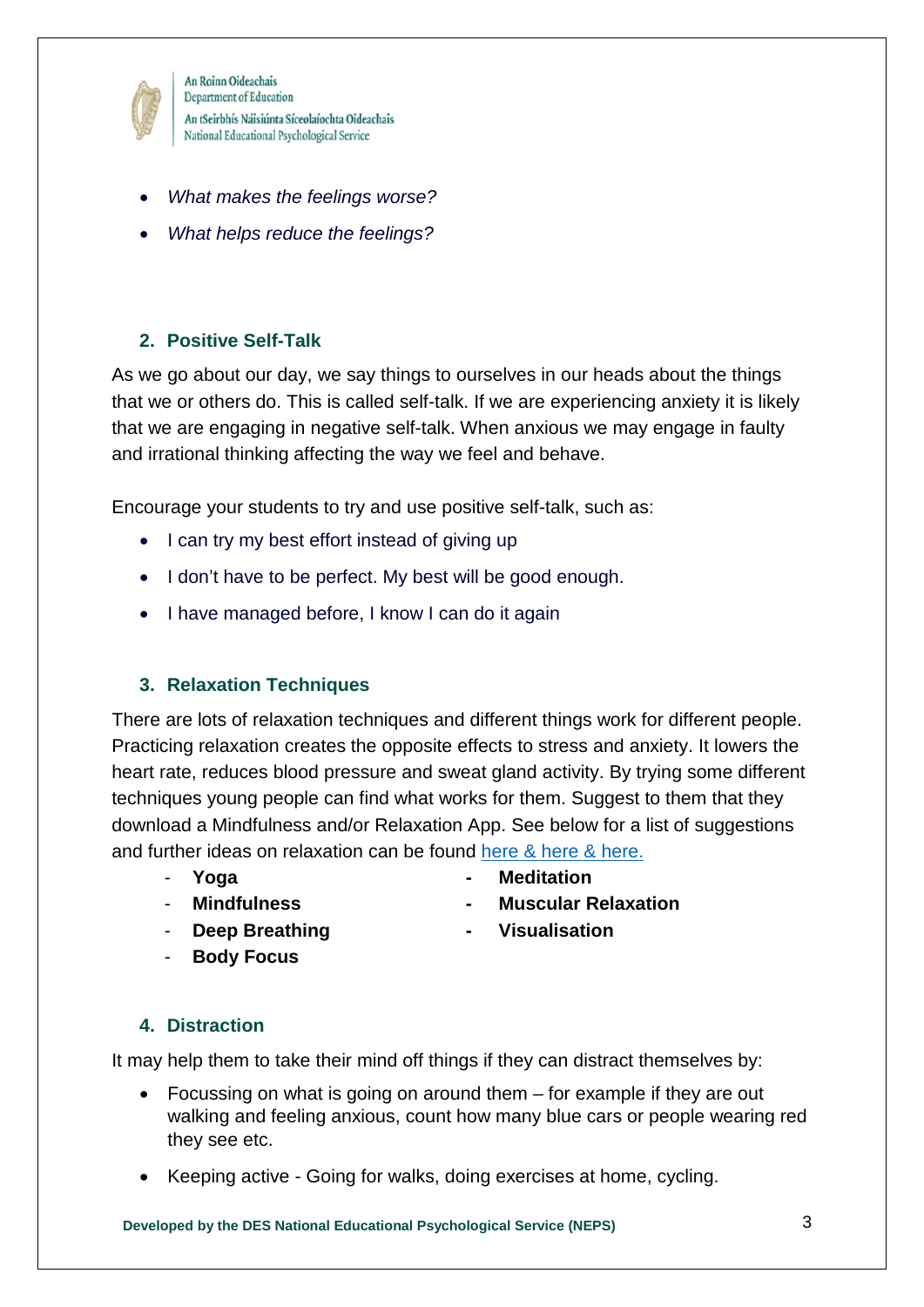

An Roinn Oideachais Department of Education An tSeirbhís Náisiúnta Síceolaíochta Oideachais National Educational Psychological Service

 Finding ways to engage their mind e.g. spell words, counting backwards, saying the words of a song, reading a book or trying a puzzle.

#### **5. Take Control of Worries**

Young people should remind themselves that although worrying is normal, it doesn't help. Instead of spending their time worrying, take 10 minutes to write down everything they are worried about. There are worries will seem less scary when written down and they won't have to think about them for a while. If they start worrying again, they check if the worry is already written down. If it is not, they can jot it down. Alternatively, if a worry comes into their mind, they can choose not to fight it but rather:

- Notice it.
- Name it *"I am worrying about* "
- Let it go.

By doing this they are refusing to give power to their worries but this takes practice.

#### **6. Problem-Solving**

This can help to reduce worries and anxiety:

- 1. Write or talk about what the problem is.
- 2. Think of all the possible solutions to the problem.
- 3. Look at the pros and cons of each solution.
- 4. Pick the solution that is best and try it.
- 5. After implementing it, ask 'Did it work'?
- 6. If it did not, move on to the next solution.

See template below.

#### **7. Where To Get Support**

If anxiety is impacting on their day-to-day life, they may need short term extra support such as the following:

# **Problem-Solving Plan**